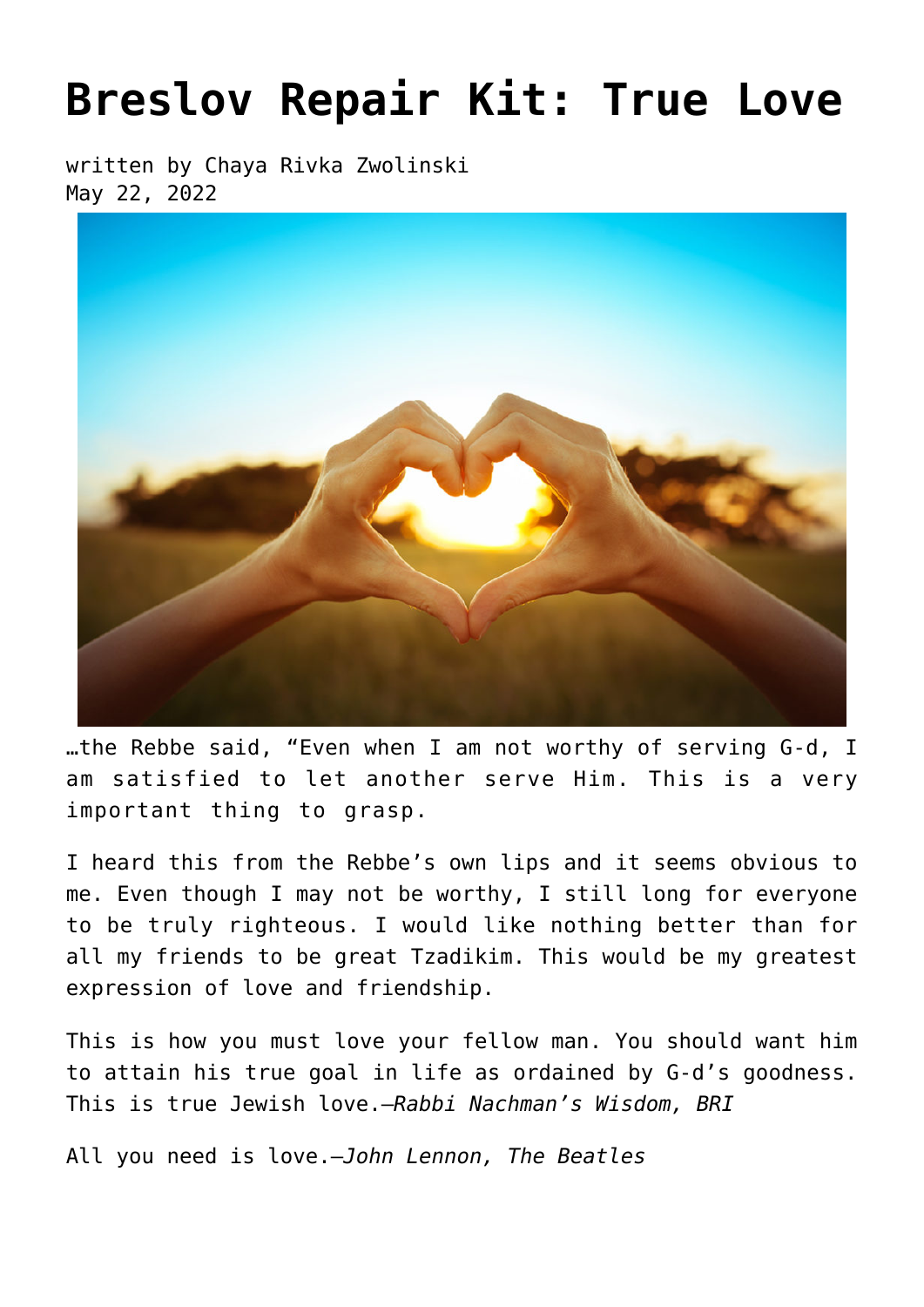## **Is Love A Feeling?**

The Shma, an essential Jewish prayer which affirms our personal (and our people's) connection to Hashem, affirms the fact that He is all, everything, one. It also commands us to love G-d with all our soul, heart, and might.

Those who grew up ingrained with non-Jewish beliefs might find this odd or counterintuitive. Isn't love a feeling? How can you command someone to *feel* something?

But in Judaism love is far more than a feeling. Love means that you must wrestle with, subdue, transform, or rise above the part of you which pulls you away from G-dliness. This part is called the "yetzer hara" or evil inclination.

Whether your negative impulses take the form of actions, speech, thoughts, or feelings, Judaism tells us that we actually are able to de-emphasize the less positive, darker part of ourselves, and infuse ourselves with light and joy and love.

In Judaism, love *must* lead to action. In Judaism love does mean having to say you're sorry (at least sometimes). With practice, positivity snowballs and we're able to banish painful feelings and impulses.

Most psychologists would disagree.

## **The Age of Feelings**

In the secular world, especially since the 1960s, *all* feelings, including anger, hatred, jealousy, and so on, are considered normal and healthy. We should experience all these feelings, so they say, because they are authentic. Authenticity is very important in the age of feelings.

Not only are hatred, anger, and so on considered authentic and normal, but some psychologists encourage people to explore these painful feelings. In some cases, therapists encourage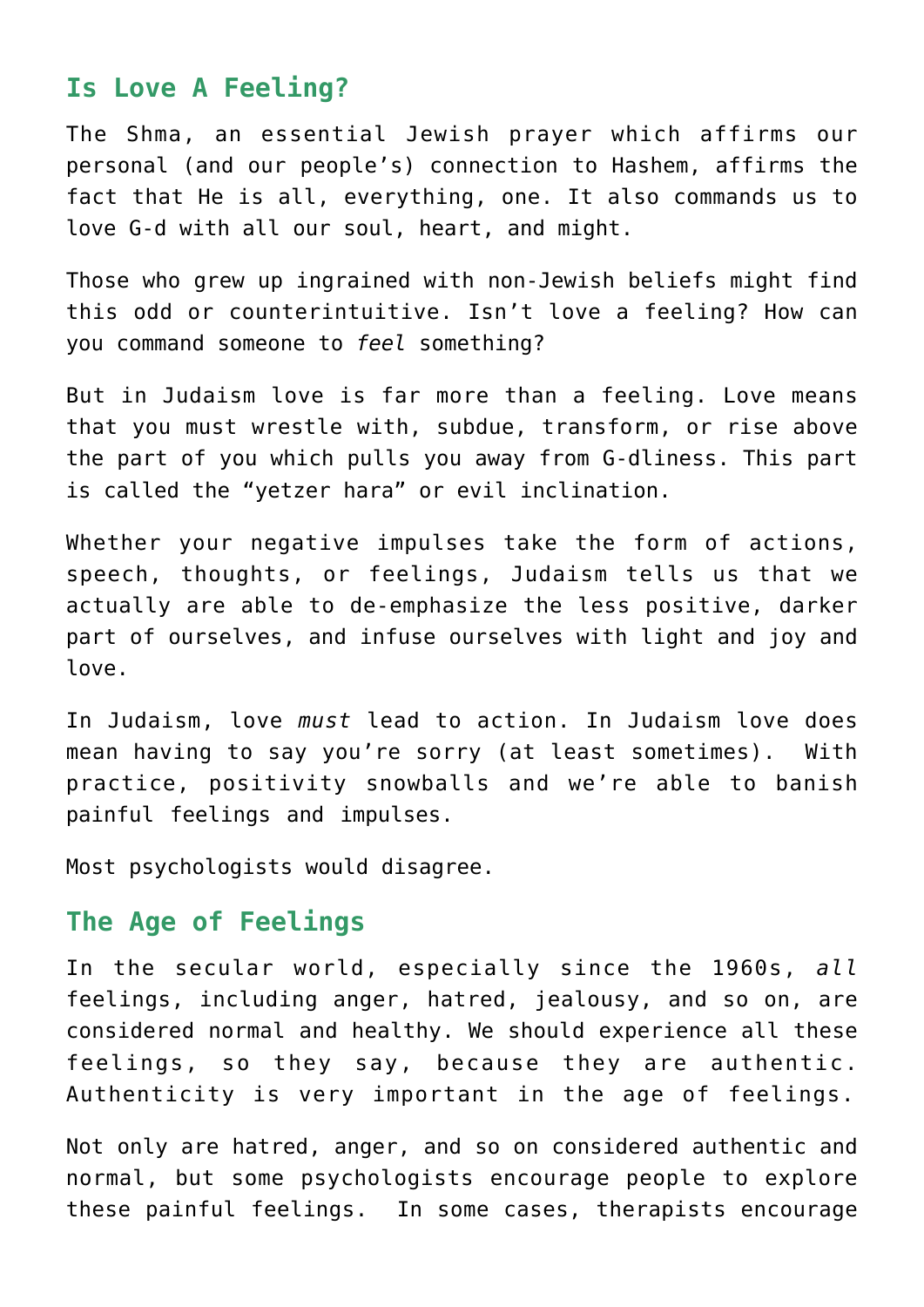people to re-experience these feelings over and again, via talk-therapy (and talk-shows.)

Now, of course suppression (burying or ignoring) all painful feelings is not healthy. There are times when each of us must talk about what is bothering us. In some cases, emotional injury is so great that processing (by talking about) the pain is very healing.

But, there seems to be a dangerous phenomenon in modern psychotherapy which is supported by the media. This phenomenon encourages people to repeatedly focus intently on what's paining them, so much so that they actually increase their negative feelings instead of relieving them.

By surrendering to negative feelings, by venting over and over again, you may be allowing these feelings to spiral out of control. Then, the feelings control you.

This, of course, is not healthy for body, mind or soul.

### **True Love**

It's interesting that the negative feelings we have about others (and sometimes ourselves), such as anger, hatred, and jealousy are *all* the opposite of one feeling: love.

(Not the popular version of love, which is really romantic love. That kind of love is really desire, not love.)

We're talking about true love.

True Jewish love, according to Rebbe Nachman, isn't about satisfying your own desires by having someone else fulfill them. True Jewish love is about having the desire to see someone else fulfilled.

For Rebbe Nachman, praying for someone else to grow spiritually, even if our own spiritual achievements pale in comparison, is the essence of love.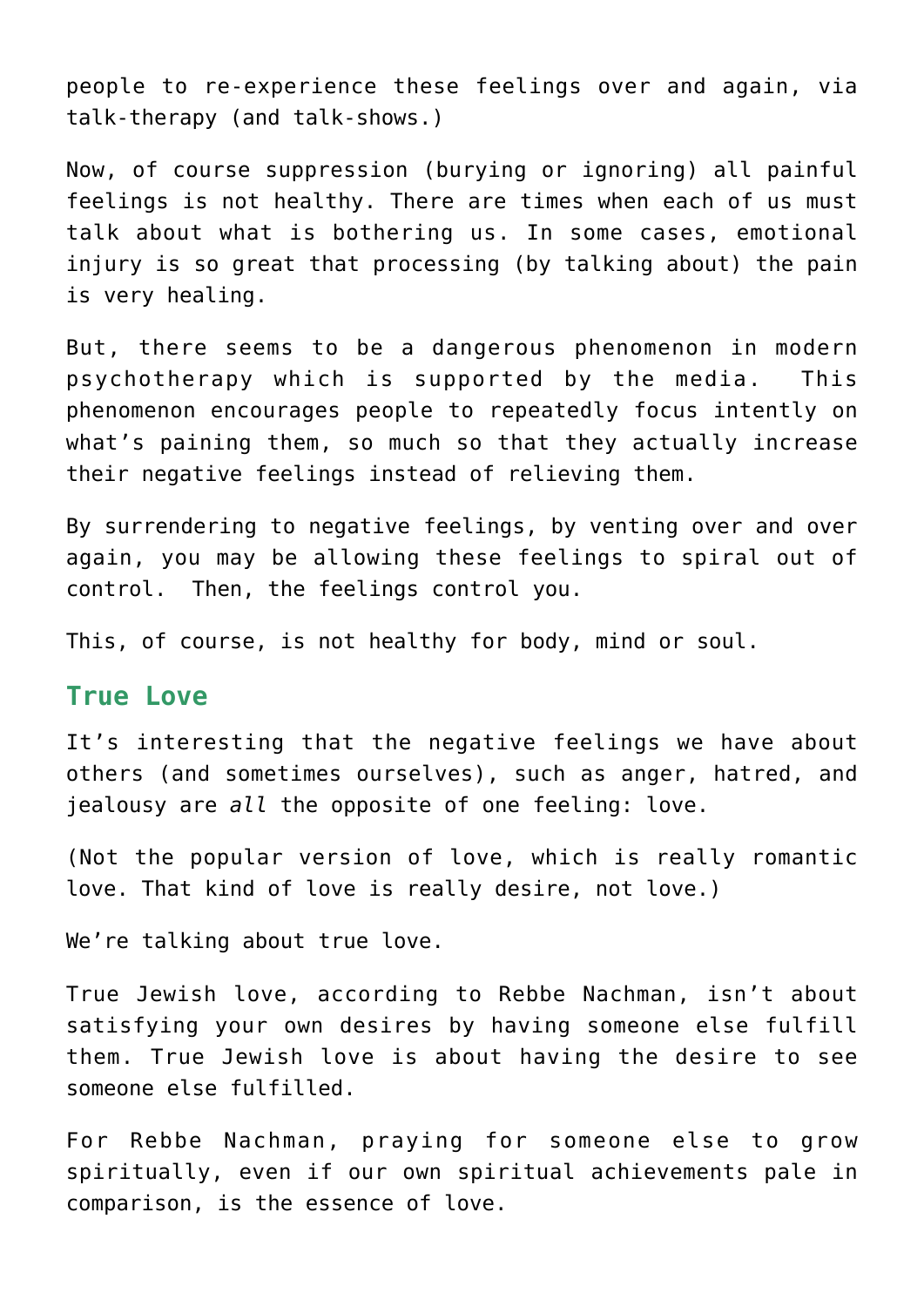*The Rebbe teaches us that Jews don't fall in love, we rise in love.*

Love is something to be lived up to, and there is simply no secular counterpart.

To the Rebbe, the highest, truest, love is love that cannot coexist with overt or hidden hatred, resentment, anger, or especially envy and jealousy.

Envy is the desire to possess something someone else has. Jealousy is the fear that someone else might take something away from you. Both display a lack of *emunah*, faith.

Hashem gives each person exactly what he or she needs in order to complete their mission here on earth and if you wish you had what someone else has, or wish that they didn't have it at all, that means emunah is lacking.

#### **Do I Want Everyone To Be A Tzaddik?**

But, we're human. We have twinges of envy and jealousy and sometimes mixtures of the two. She's more popular, he's richer. They've got straight-A children; that couple seems happier than us. His products sell more (maybe there won't be enough customers for mine!); my students look up to her more than me (this makes me inferior), and so on.

The Rebbe tells us that we are not only capable of conquering these feelings, we are capable of much, much more.

But what about spiritual envy or jealousy? Can we have enough strength of character to not be jealous, to even rejoice when someone else achieves a level of spiritual success beyond our own?

In order for us to truly have the kind of love the Rebbe talks about, we have to the love which desires that other people, even *everyone* we know, will become spiritually great. Even if we're not! That is a deep, true love indeed. And that's the